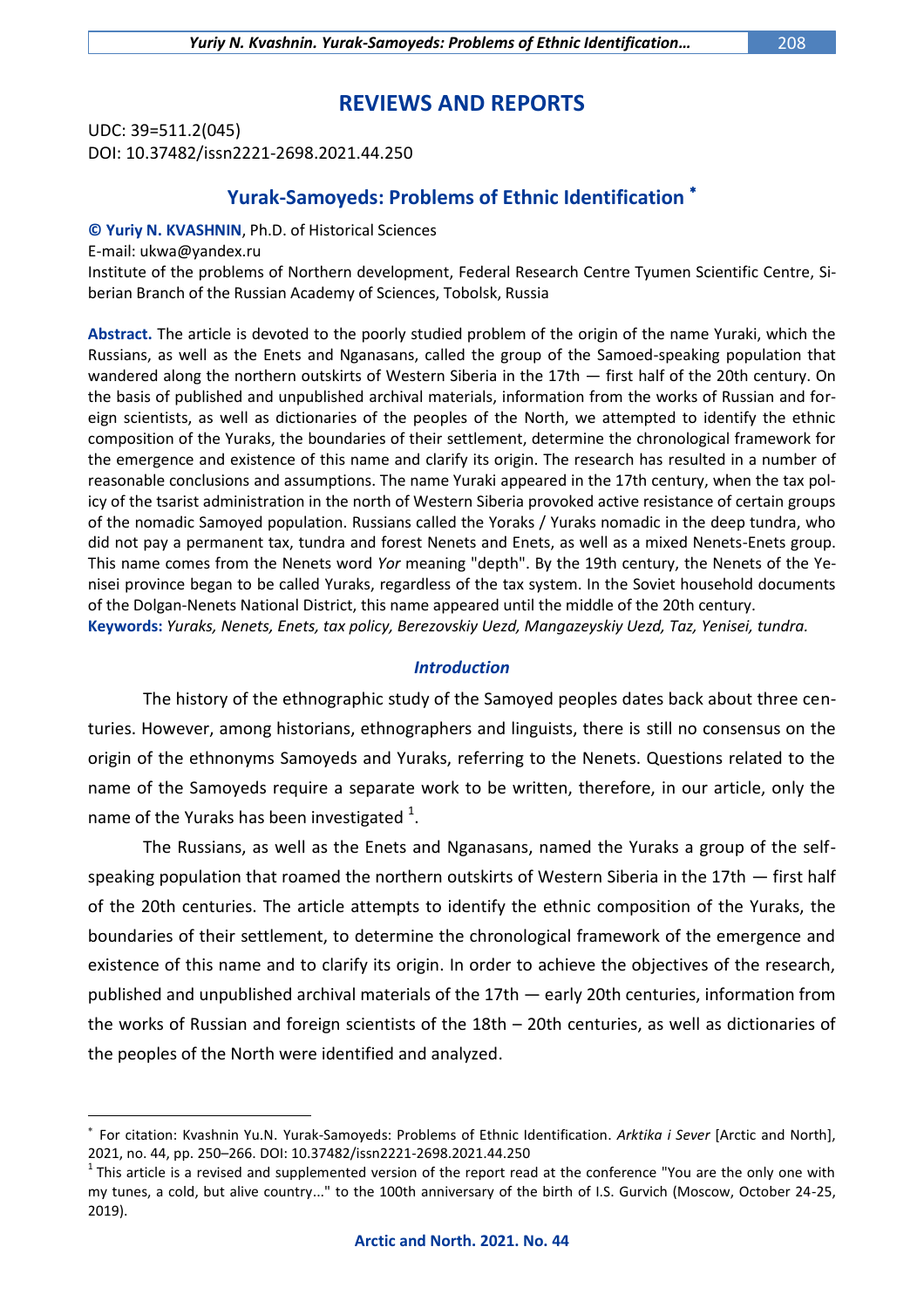The most of the materials that we relied on when writing this article are not unique. At the end of the 20th century, the Japanese geographer and ethnographer A. Yoshida attempted to search for the ancestors of the Yuraks using almost the same data [1, p. 140–170]. Using linguistic data, rather coherent hypothesis on origin of Yuraks and their name was put forward by the Soviet and Russian linguist E.A. Khelimskiy [2, p. 27–31] and his Finnish colleague J. Janhunen [3, p. 8, 50]. From the standpoint of comparative linguistics, the genesis of the ethnonym Yuraks was considered by the Russian philologist V.Yu. Gusev [4, p. 60–64].

Unlike our respected colleagues, we relied more on historical and ethnographic sources and literature, on the basis of which we tried to substantiate our assumptions about who the Yuraks were, why they were called that and what happened to them. Our article is clearly structured, each section has its own meaning. First, an overview of the sources and literature is presented. The movement of Russians into the Trans-Urals region and their relationship with the aborigines is shown to understand the ethnic processes that influenced the formation of the Yuraks as a relatively isolated ethnic community. The description of the historical events that took place in the Berezovskiy and Mangazey districts made it possible to localize the territory of the nomadic Yuraks. The description of marriage relations showed the ethnic components of the Yuraks. In conclusion, it was possible to clarify to whom exactly the definition of "Yuraks" referred and to put forward a reasonable assumption about the origin of this ethnonym.

### *From source to source*

The main sources on the history and ethnography of Western Siberia in the 17th century are various documents that reflect the uneasy relationship of Russians with the aborigines during the active development of tundra and taiga lands east of the Ob. Information about the Yuraks can be found in the formal replies of the Tobolsk, Beryozov, Mangazei governors and petitions of service people. Some of them were identified and published in the 19th century, others — at the beginning of the 21st century [5, DAI, p. 161–165; 6, Vershinin E.V., Vizgalov G.P., p. 19, 34, 113, 152].

The first mentions of Yuraks in scientific works can be found in the work of the Russian historiographer G.F. Miller's "Description of the Peoples of Siberia", written in the middle of the 18th century on the basis of materials from the Second Kamchatka Expedition. The name Yurak is like beads scattered throughout the work, when the author presents clothes, food, reindeer husbandry, and fishing of the Nenets in comparison with other peoples [7]. The Yenisei Samoyeds are called Yuraks by student V.F. Zuev, who carried out expedition to the Berezovskiy Uezd of the Siberian Gubernia in 1771–1772 on the instructions of academician P.S. Pallas [8, p. 53, 94]. In the capital work of Academician I.G. Georgi about the peoples "inhabiting the Russian state", in the description of the "Semoyadi" it is briefly written: "starting from Mangazeya, the most populous Yuryaks" [9, p. 4].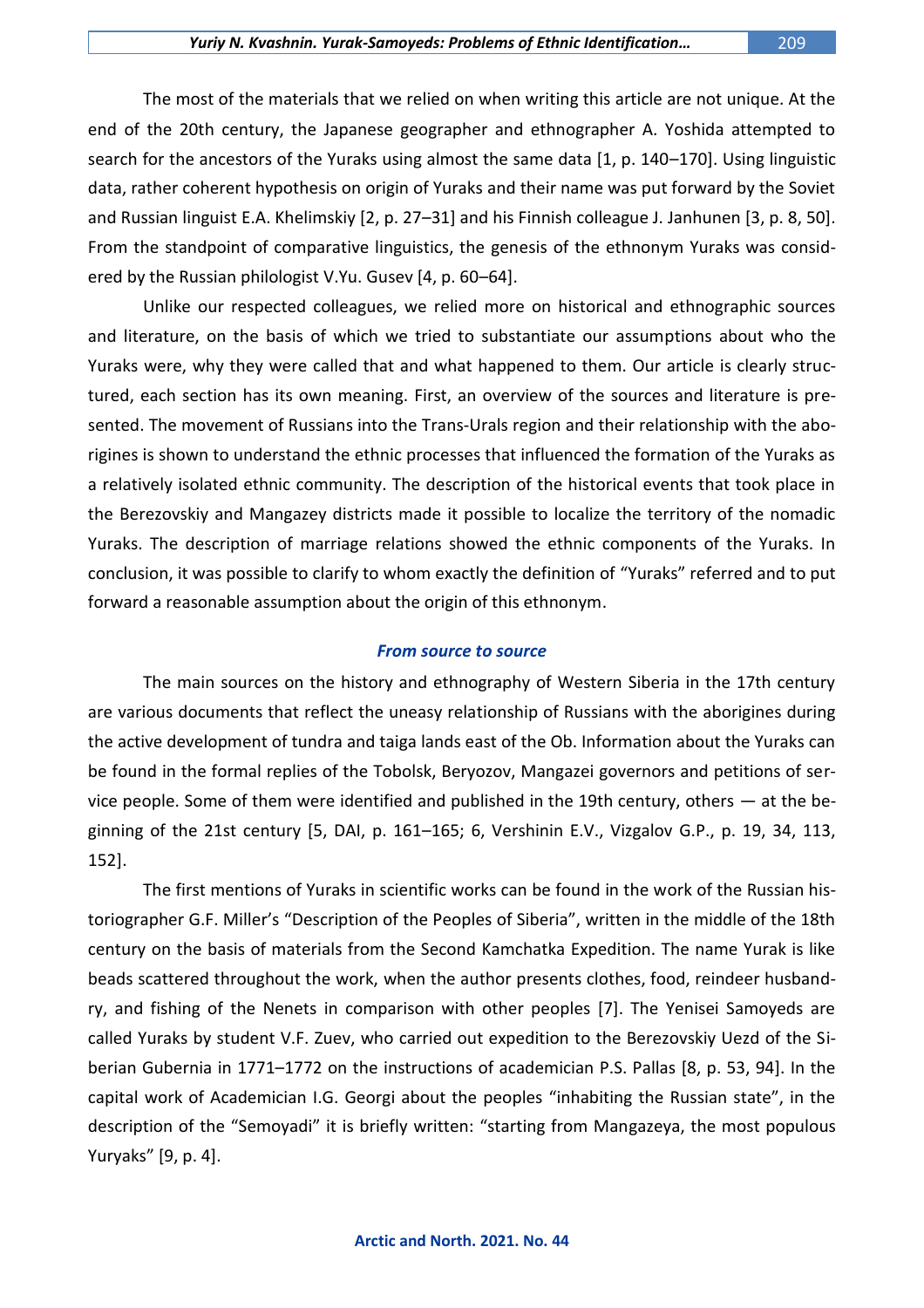Purposeful study of the peoples of the Yenisei North began in the second quarter of the 19th century. The first ethnographic description of "Samoyeds with the inclusion of Yuraks" based on the materials of the expedition of 1842–1845 in Northern and Eastern Siberia made by Russian traveller, geographer and naturalist A.F. Middendorf. Published in 1878, supplemented by scientific and statistical materials of the 1850s–60s, it contains information about the tribal composition of the Samoyeds and Yuraks, about the peculiarities of their life, about traditional beliefs, etc. [10, Middendorf A. F., p. 660–688]. A large-scale study of the Yenisei foreigners was carried out in 1845–1849 by the founder of comparative Ural studies, M.A. Kastren. On the way of his expedition to the Taz–Yenisei interfluve, he identified the boundaries of the settlement of the Yuraks, described their traditional crafts, types of dwellings and clothing, food, determined the features of the Yurak–Samoyed dialect [11, Kastren M.A., p. 336, 337, 350–355, 359–361, 472–474, 479–482].

The peculiarities of the Yuraks' clothing (similar to that of the Entsy) were shown by a doctor, ethnographer and folklorist M.F. Krivoshapkin in his essay about the Yenisei district [12, p. 151–152]. The first Russian professor of geography, anthropologist, archaeologist and ethnographer D.N. Anuchin tried to correlate the Yuraks with the Molgonzeya tribe, the name of which appears in various sources of the 15th–17th centuries [13, p. 35–37]. The historian-archivist P.N. Butsinskiy wrote about the Samoyeds of Mangazeisk Uezd without distinguishing between Nenets, Enets and Nganasans [14, p. 33–98]. Traditional beliefs of the Taz tundra and Purva forest Nenets people were investigated in the expeditions of 1911 and 1914 by a Finnish ethnographer and folklorist T. Lehtisalo. According to the tradition established by that time, he calls them Yurak– Samoyeds [15].

The number and settlements of the Yuraks in the 1920s were presented in works by ethnographer, historian L.N. Dobrova-Yadrintseva [16, p. 8–9, 65–66; 17, p. 22, 33–34, 36]. Historical information about the Samoyeds and Yuraks of the 17th century can be found in the works of the historian S.V. Bakhrushin [18, p. 85–94]. The literature on the Yenisei Nenets, which was available to scholars by the 1940s, was described by the Leningrad ethnographer A.A. Popov as scarce and unsatisfactory in content, having published his essay on the social structure and religion of the Yuraks [19].

In addition to scientific writings about the Yenisei province in the 19th–early 20th centuries, a large number of local history works were published, the authors of which described the life and household of the Yuraks or briefly mentioned them. Among the authors were representatives of different professions and estates: provincial officials, members of the Siberian branch of the Imperial Russian Geographical Society, writers and journalists, exiled revolutionaries, gold miners, fishing specialists, hydrographers, geographers and geobotanists, ornithologists, archaeologists, art historians. These works are not of particular interest to our study.

A qualitatively new stage in the study of the Samoyed peoples (including the Yuraks) began in the second half of the 1940s with the research of the ethnographer B.O. Dolgikh, who later became one of the largest Siberian scholars of the 20th century. In particular, a comparison of field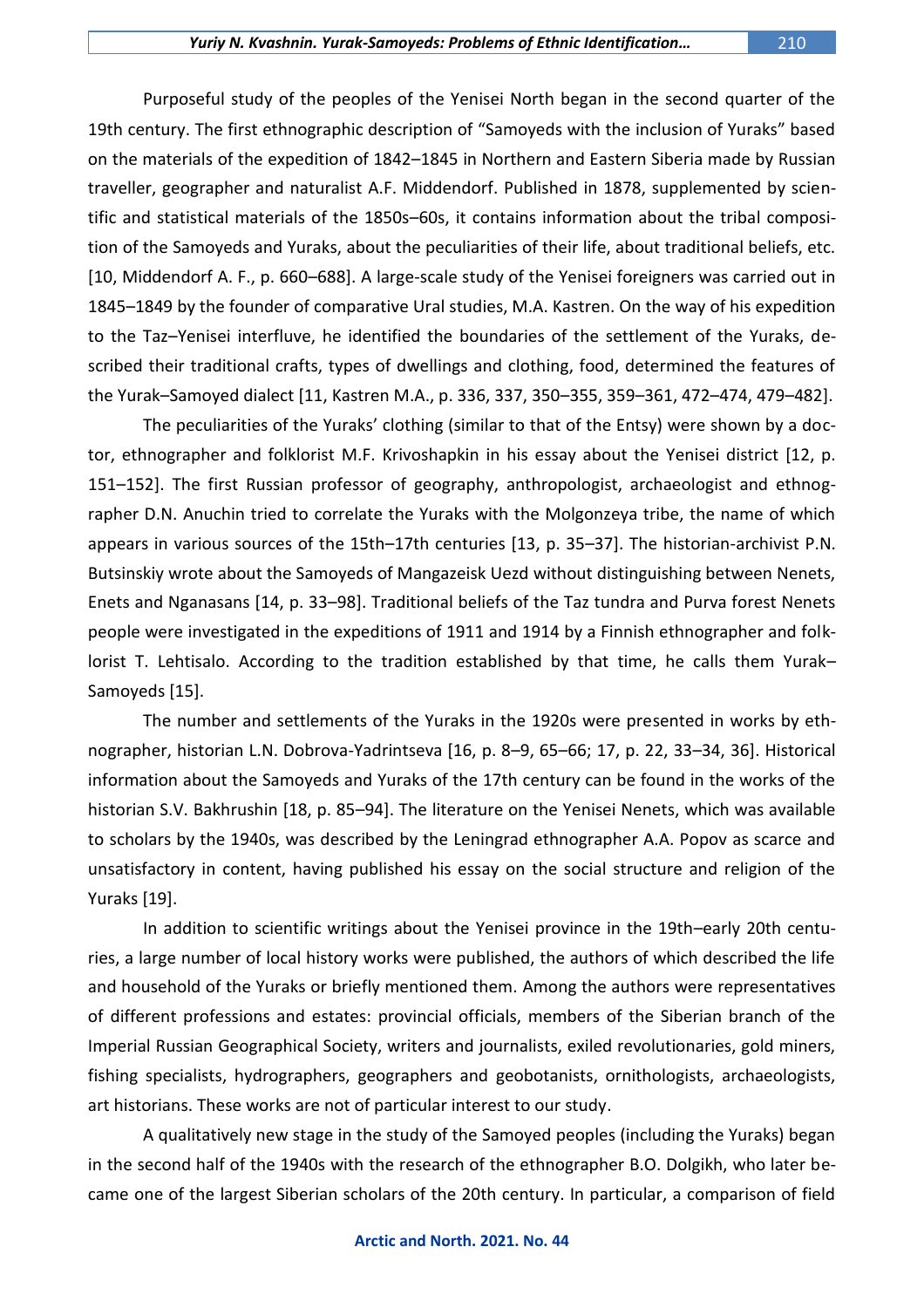ethnographic materials with archival data allowed B.O. Dolgikh to trace the ethnic history of peoples who roamed between the Taz and Yenisei rivers for several centuries, to clarify the origin of ethnic groups, large and small clans [20, p. 109–124; 21]. The work in this direction was continued

by his students, outstanding ethnographers Yu.B. Simchenko [22] and V.I. Vasilyev [23].

Several works of the author of this article are devoted to the history of the tribal structure formation of the Nenets on the Gydan Peninsula and interethnic interactions between the peoples of the interfluve of the Taz and Yenisei [24, Kvashnin Yu.N.; 25, Kvashnin Yu.N.].

Separately, the scientists who studied the Nenets and other Samoyedic languages should be mentioned. The first grammar of the Samoyedic languages, where Yurak is singled out as a separate branch, was written by M.A. Castren [26]. The first large Yurak–Samoyed dictionary was compiled by T. Lehtisalo [27]. In their writings, these researchers called all the Nenets living from the White Sea in the west to the Yenisei in the east as Yuraks.

In the first half of the 20th century, the famous Soviet linguist and ethnographer G.N. Prokofyev in his essay "The Nenets (Yurak–Samoyed) language" wrote that the Yuraks were the Nenets people "from the river Taz and further eastwards within the entire Taimyr National Okrug and the Turukhansk District of the Krasnoyarsk Krai". At the same time, he did not distinguish them from the general Nenets population either by language or by culture [28, p. 6, 7].

Examining archival documents, the linguist E.A. Khelimskiy paid attention to a small list of Yurak words recorded in the middle of the 18th century by G.F. Miller and published in abridged form in the works of Academician P.S. Pallas and the German orientalist J. Klaproth. Comparison with modern words from the Samoyed languages, according to the scientist, showed that the Yurak dialect differed from both the tundra and forest Nenets dialects, but had features that brought it closer to the Enets language [2, Khelimskiy E.A., p. 28].

Concluding the review of sources and literature, it should be said that they can only provide a general and not always clear picture of the Yuraks. In addition, most of the above authors did not even try to find out the origin of the name of this population group.

## *AB ORIGINE*

According to E.A. Khelimskiy, the Yuraks were a separate group of the Samoyed population, which emerged in the course of a gradual, not abrupt, disintegration of the pre-North Samoyed linguistic community. The Yurak dialect of the Nenets language, called by the scientist "Old Eastern", became a transitional one between the Nenets and Enets languages, and its speakers maintained "a fairly high level of mutual understanding with both western and eastern neighbours" for a long time. The dialect disappeared no later than the middle of the 19th century "due to the absorption of its carriers by waves of new migrations of the Yamal Nenets to the east" [2, Khelimskiy E.A., p. 31].

Generally agreeing with the conclusions of E.A. Khelimsky, J. Janhunen ventured to derive the name Yuraks from the Nenets tundra word Yura (s), translating it *ver-lorengehen — to disap-*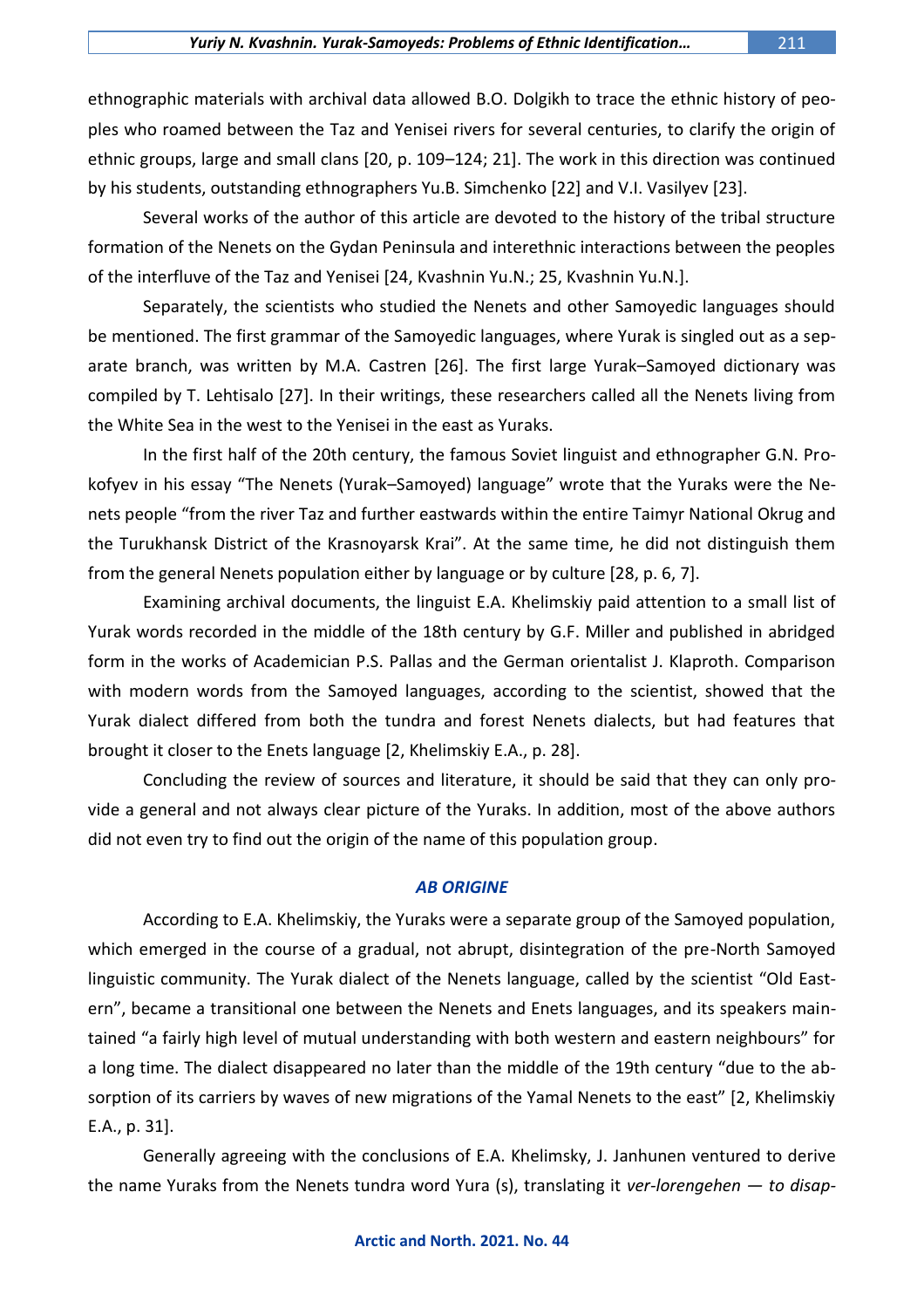*pear (to get lost, to vanish)* [3, Janhunen J., p. 8, 50]. So, the Yuraks are a kind of tribe that disappeared or got lost in the vastness of tundra. However, it is far from true.

As is known from the chronicles, the northern territories of the Urals and Trans-Urals were the first to be explored by the Novgorodians. Reliable information about the Russian campaigns to the east of the Urals is available in the Novgorod fourth chronicle of 1364 [29, PSRL, p. 64–65]. Later, in 1483 and 1499, military men under the leadership of the Moscow governors made campaigns to Siberia. By the end of the 15th century, Russians already had a certain idea of the peoples who lived far to the east of the Ural Mountains [30, Magidovich I.P., Magidovich V.I., p. 220– 223].

In 1525, the "Samoyed Yugorskaya", who lived along the river Ob, was admitted to Russian citizenship, which was secured by the diploma of tsar Vasiliy III and later confirmed by the letter of tsar Fyodor Ivanovich of 1597 [6, Vershinin E.V., Vizgalov G.P., p. 10–11]. The movement of Russians from the Ob to the Yenisei began at the end of the 16th century, along the routes explored by the industrialists of the Stroganov family. Several "successive and well-prepared campaigns to the Yenisei banks" were made between 1584 and 1605 [30, Markov S., p. 273–275].

The foundation of Mangazeya on the Taz in 1601 and Turukhansk on the Yenisei in 1607 allowed the Russians to settle down in the vast territory of Western Siberia and establish contacts with the peoples who lived there. According to the data of the Mangazeya tribute books of 1607, "not only Samoyeds who lived along the Taz river, but also many Samoyeds and Ostyaks along the Yenisei river, as well as some Tunguses on the Lower Tunguska river, paid tribute (yasak) to Mangazeya at that time". In 1610, merchants, the Dvinyans, went from Turukhansk to the mouths of the Yenisei and Pyasina and found out that ".*..the Yenisei is deep and boats can sail along it, the river is convenient, there are pine forests and arable lands, and fish in that river is the same as in Volga, and your sovereign's officials and industrialists live along that river*". Since 1614, the Russians began to collect yasak from the "Pyasid Samoyeds" (living along the Pyasina river) [32, Miller GF, p. 27, 30–31; 6, Vershinin E.V., Vizgalov G.P., p. 75–76].

Thus, the space from the Ob to the Yenisei was already well known to the Russians in the early years of the 17th century, and any peoples (clans, tribes) simply could not get lost there or disappear without a trace.

In the 17th century, the territory of the Nenets and Enets settlement was part of the Berezovskiy and Mangazeyskiy uezds. There are conflicting views on the border between the uezds. For example, B.O. Dolgikh wrote that the Samoyeds (Nenets) of the Berezovskiy district lived "in the lower reaches of the Ob, along the Pur, on the Yamal peninsula, in the region of the Ob and Taz gubbs", and "the territory of the Mangazey district ... in general, more or less corresponded to the territory of the present-day Turukhansk krai" [33, Dolgikh B.O., p. 64, 120]. Yekaterinburg historian E.V. Vershinin believes that "there were no clear boundaries between these uezds, in fact the tundra and forest-tundra between Obdorsk and Pur was a 'nobody's' territory" [6, Vershinin E.V., Vizgalov G.P., p. 5].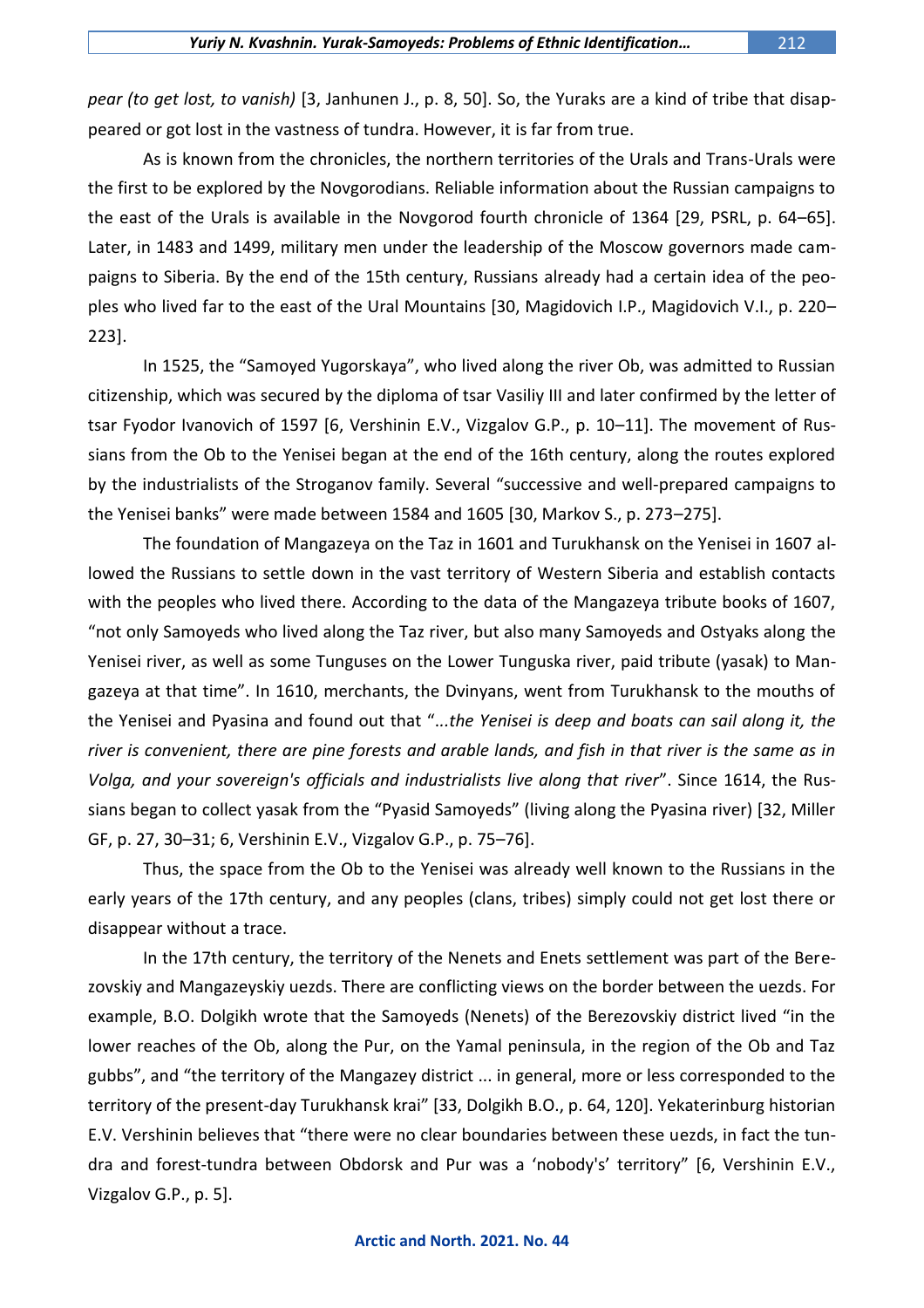In our opinion, the points of view of both researchers are not entirely correct. Compared to the neighboring uezds, the Mangazeya uezd was sparsely populated, but this does not mean that it did not have certain boundaries. On the maps of the early 17th–early 18th centuries, from Isaac Massa to S.U. Remezov, the administrative boundaries of uezds and volosts were not marked. Only in the academic "Atlas of Russia" (1745) on a sheet with the inscription: "Parts of the Pechora, Ob and Yenisei rivers with their mouths flowing into the Northern Ocean", a clear border between the Berezovskiy and Mangazey uezds, passing along the right bank of the river Nadym (No. 14), can be seen. Perhaps, a similar distinction existed in the 17th century. It may be indirectly confirmed by the record in one of the letters of 1679 to the Berezovskiy province governor: "*...and that thief Maulka and Igonka with his fellows, having heard a message of the servicemen from Berezovo, ran to their former dwelling, where they came from, from the Mangazeya side from Nadym…*" [5, DAI, p. 166].

The yasak population of the Mangazey Uezd in the 17th century included Enets, Forest Nenets and Nganasans, as well as Khanty, Selkups, Kets, Evenks. The Enets were divided into tundra and forest. The tundra Enents wandered from the Khantayskiy yasak wintering on the right bank of the Yenisei to the Ledenkin Shar wintering on the river Messo-Yakha (along the 68th parallel), at times moving along the Taz up to Mangazeya and along the Yenisei down along its tributaries Bolshaya and Malaya Kheta and Solyonaya. The forest Enets wandered in the forest and forest-tundra zone, mainly between Mangazeya on the Taz and Turukhanskiy on the Yenisei, moving to the Khudoseya river in the south and reaching the Upper and Lower Baiha rivers in the east. Forest Nenets roamed in the interfluve of Pur and Taz, in the upper and middle reaches of these rivers, to Mangazeya [33, Dolgikh B.O., p. 72, 136, 142; 23, Vasilyev V.I., p. 100–101, 107].

The tundra Nenets, part of the forest Nenets and Khanty were taxed with yasak in Beryozovskiy Uyezd. At the beginning of the 17th century, the tundra Nenets reached the middle of the Yamal peninsula in the north, near the rivers Mutnaya and Zelenaya. They roamed on the right side of the Urals in the meridian direction from the Baydaratskaya Bay of the Barents Sea to the Voikar, Lyapin and Kunovat rivers, moved along the southern part of the Ob Bay to the banks of the Tazovskaya Bay. Forest Nenets roamed on the left bank of the river Nadym, in its upper and middle reaches, near the lake Num-To, and in the upper reaches of the river Kazym [33, Dolgikh B.O., p. 74–75; 23, Vasilyev V.I., p. 85–86].

Already at the beginning of the 17th century, there was difficult situation with the yasak collection on the territory of both uezds. While the semi-rural Khanty population was taxed almost completely, the nomadic Samoyeds actively resisted it. It should be added that the unauthorised trade with Samoyeds, organised by the Russian "walking people", tremendously impeded yasak collection. Resisting pressure of the Russian administration, the Samoyeds throughout the century periodically attacked Pustozersk and Obdorsk, robbed grain stocks, took away goods from ships wrecked by a storm, killed Russian people, fled to neighboring uezds [32, Miller G.F., p. 234–236; 6, Vershinin E.V., Vizgalov G.P., p. 23–25, 29–30, 33–35, 43, 46–48].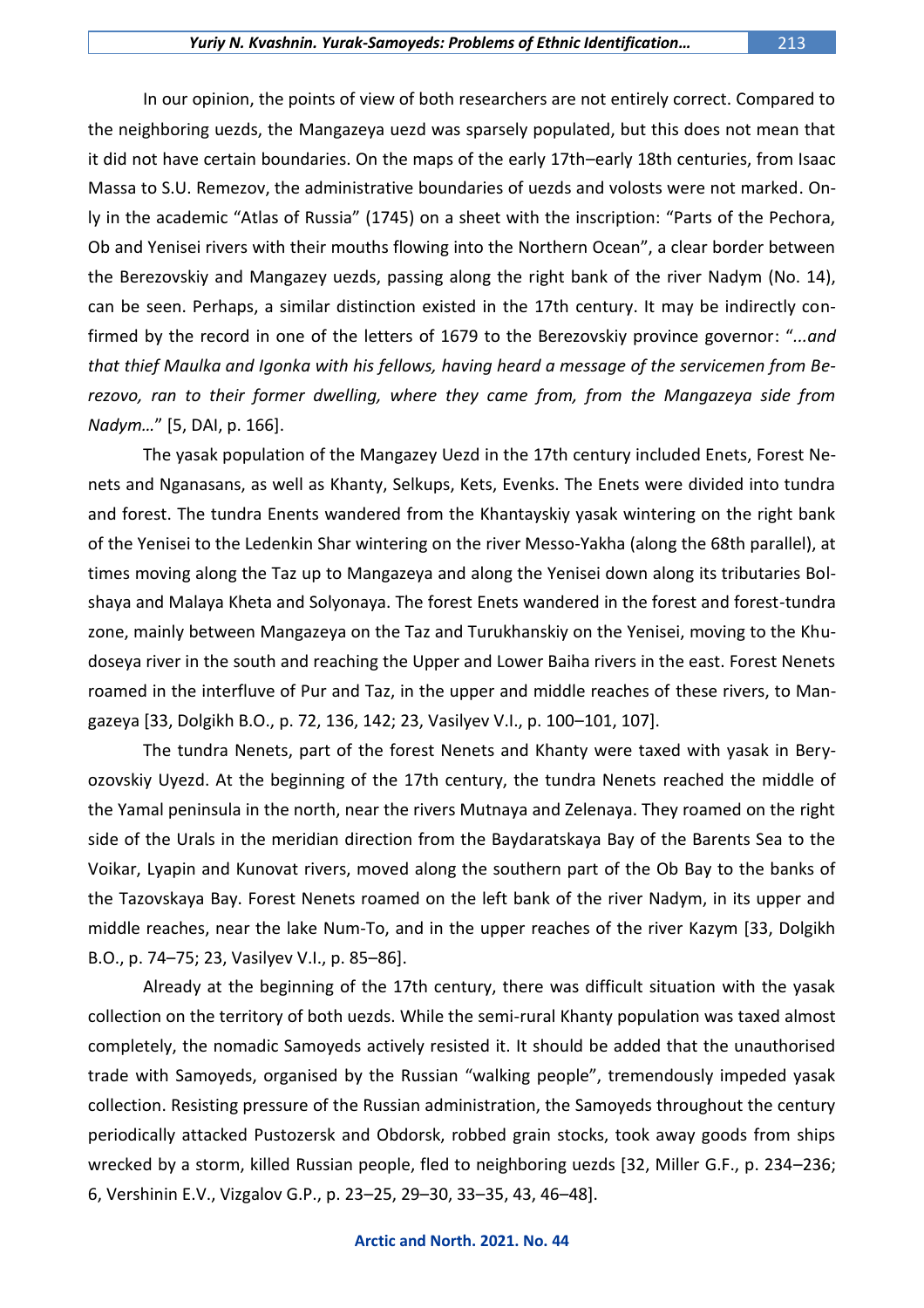The Nizhneobsk and Yamal Samoyeds, trying to find new hunting grounds, so that there was something to trade with the Russians, and, if possible, to avoid the yasak tax, began to migrate between the Taz and Yenisei rivers.

## *"Yuratskaya Samoyed Nemirnaya"*

In the 17th century, the names "yuraki" and "yuratskaya samoyad" began to appear in the yasak documents of the Berezovskiy and Mangazeya uezds. Cartographic materials of the early 18th century made it possible to determine the places where the yuraks roamed. For example, on the Semyon Remezov's "Drawing of the land of the Turukhansk city" (1701), representing the lands of the Mangazeya uezd and the nearest districts, it is written "*Nemirnaya samoyed yuratskaya*" in the interfluve of the Ob and Pur rivers. The area between the tributary of the Yenisei, Lower Kheta river, and the sea bays is marked as "*Yuratskaya land nemirnaya*", and on the left bank of the Lower Kheta river a postscript can be seen: "*And along it the Yuratskaya samoyed nemirnaya comes through Taz and from Pur*" [34, Remezov S., p. 143].

Archival data analysis, conducted by B.O. Dolgikh, showed that a certain number of Nenets-Yuraks were paying yasak in the Mangazeya uezd almost every year, starting from the 1630s to the beginning of the 18th century. The first mentions of Yuraks can be found in the yasak books of the Verkhotaz yasak wintering in 1634 and 1636, where five people of the "yuratsk kamennaya<sup>2</sup> samoyad" were recorded. In addition to the Verkhotaz wintering, located below the Khudoseya river, Yuraks reached the city of Mangazeya in the 1630s–50s, and in 1657 they roamed at the mouth of the Taz river. On the Yenisei, individual Nenets-Yuraks were noted by yasak collectors in 1636, and from 1658 they began to pay yasak regularly in the Khantai wintering together with the Samoyed Enets [33, Dolgikh B.O., p. 69, 136].

According to B.O. Dolgikh, by the middle of the 17th century, a meridional border was established between the nomads of the Nenets and Enets in the tundra zone, passing along the Krovavaya river. In our opinion, at that time, the Russians gave that name to the modern Messo river <sup>3</sup>, which originates in the far north and flows into the Taz Bay [33, p. 134, 136; 21, p. 159; 25, Kvashnin Yu.N., p. 165]. The delimitation of the territory was very conditional, therefore, both the Nenets and the Enets often roamed far beyond the boundaries of their estates, guided by economic benefits. For example, a provincial dispatch of 1644 mentions the Obdorsk Samoyadin of the Ivasida family <sup>4</sup>, who roamed in the area of the Nadym river and fished periodically "*on the Taz below the Mangazeya city*". The charter of 1657 reported about the Mangazeya Samoyeds, met by the Russians on the Nadym river [6, Vershinin E.V., Vizgalov G.P., p. 32, 46].

The Russian administration, which tried to establish a timely full collection of yasak from the taxable population and resorted to taking hostages-amanats for this, forced the Samoyeds to

<sup>&</sup>lt;sup>2</sup> Priuralskaya.

 $3$  From the enets messi(s') — to wander.

 $^4$  Ivasids, Evasids — this was the name of the Ngevasiada clan (modern Aivaseda) in the documents, one part of which roamed in the forest zone with the Kazym Nenets, and the other in the tundra between Nadym and Taz.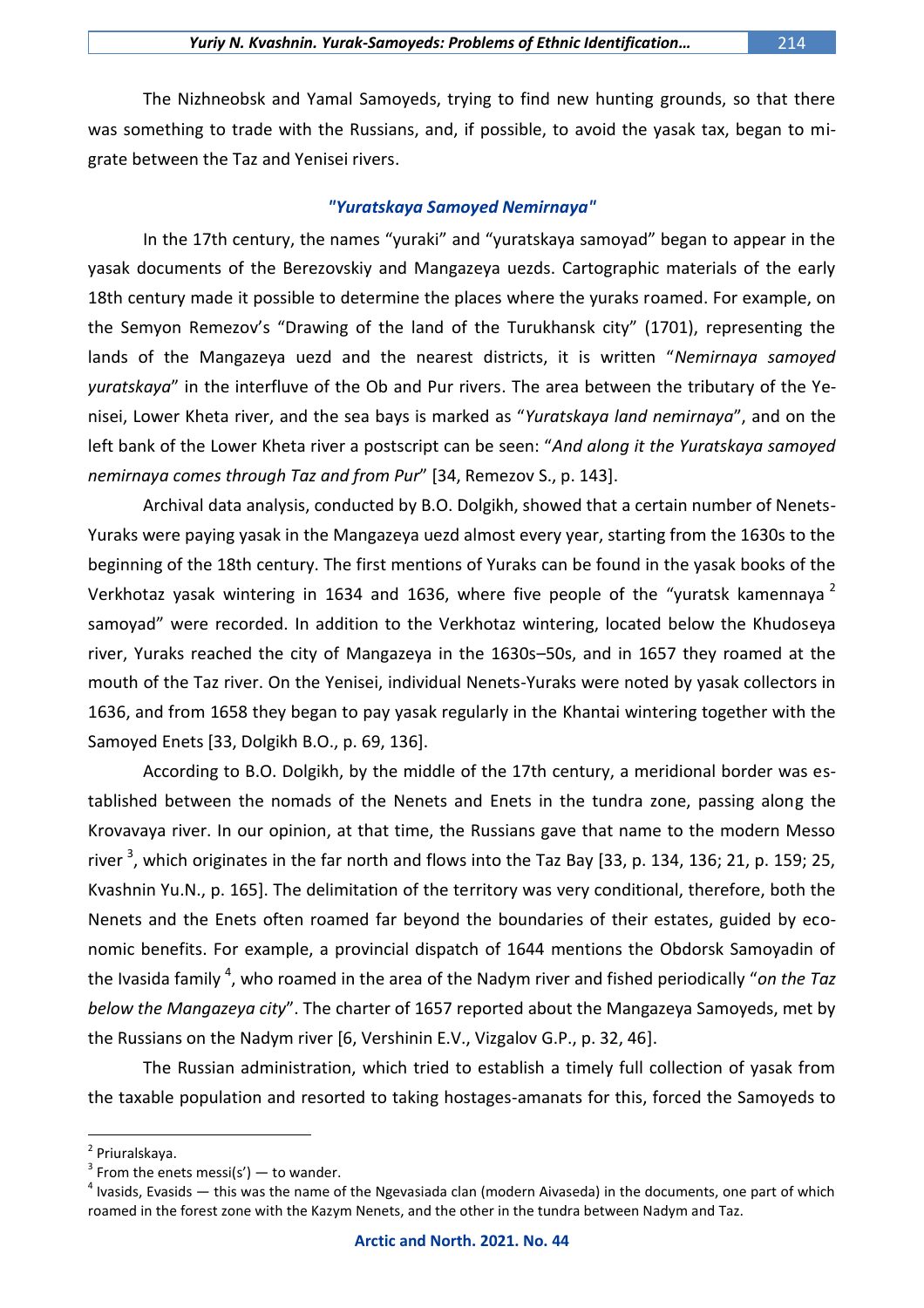move to remote tundra. In the report extract of 1652, it is said that after the capture of the best Samoyed people to amanats, "*the Karachai Samoyads of the Yevasida clan from Berezovskiy Uyezd left for the Mangazeya Uyezd, fifty people or more*". Together with them, Hena Khuleyev left the clan of Karachey (Kharyuchi) with lots of people "*and started to pay yasak to the tsar in Mangazeia*" [6, Vershinin E.V., Vizgalov G.P., p. 43, 166].

In 1695, members of the Aseda family of forest Enets helped the Nenets from the Ayvaseda clan to take revenge on the Mangazeya servicemen for the campaign of voivode Andrey Zabolotskiy against the Yuraks on the river Pur, during which many people were killed. After that, Aseda migrated to the left bank of the Taz Bay, and from 1696 to 1700 they paid yasak in Obdorsk [18, Bakhrushin S.V., p. 90; 21, Dolgikh B.O., p. 185, 190].

The invasion of the Nenets and Enets into each other's territory often led to armed bloody feuds. For example, in 1638 the tundra Enets Idepedey from the Soyta clan was killed by "*Yuratsk samoyad on the Verkhotaz mountains*". In the same year, the forest Enets of the clans Aseda and Yuchi were "*beaten on Pur by the Purovskaya yasak samoyad*" [23, Vasilyev V.I., p. 128].

The inhabitants of the Mangazeya Uezd suffered greatly in 1679. In February, the son of Hena Khuleyev, "*the Yuratsk prince of Koryuch Khinin ... with many people*", came to the Khantai yasak wintering and wanted to attack and plunder it. Having received a rebuff from the servicemen, he moved away from the wintering and began to kill and plunder the Russian people who lived nearby, and then — the "*yasash people, the Khantai and Tavgitskiy samoyad*", that is, the Enets and Nganasans. In June of the same year, the Samoyed "*Prince Nyla of the Asitskiy family with twenty people*" came to the old Mangazeya city and wanted to kill the yasak collectors. Nyla himself was killed in the battle, and his people, having recovered, took the city in besiege and did not recede from it for three days and three nights. The Samoyed (Enets) princes of the Yaryg of the Selir clan and the Marobanko of the Yugut clan came to the aid of the besieged "*with their families and fought off those thieves from the city*" [5, DAI, p. 161–166; 6, Vershinin E.V., Vizgalov G.P., p. 166].

According to some sources, wars between Nenets and Enets ended with reconciliation and payment of ransom. For example, at the end of the 17th century, Yuratsk Samoyadin Voloma asked the Verkhotaz Samoyadin Sanarayka Soloneev to give Yurak "*golovshchina, consisted of two girls, for previous killings*" <sup>5</sup> [18, Bakhrushin S.V., p. 91].

Based on the above, we can state the following. Despite occasional conflicts, the free or forced migrations of the Nenets and Enets from the Berezovskiy district to Mangazeya and back created conditions for the formation of a mixed Nenets-Enets population in the Taz-Yenisei interfluve in the 17th century. It developed gradually as a result of marriages between the Nenets and Ents and partly of the golovshchina payments.

 $<sup>5</sup>$  The payment for the murder, levied in favor of the relatives of the murdered.</sup>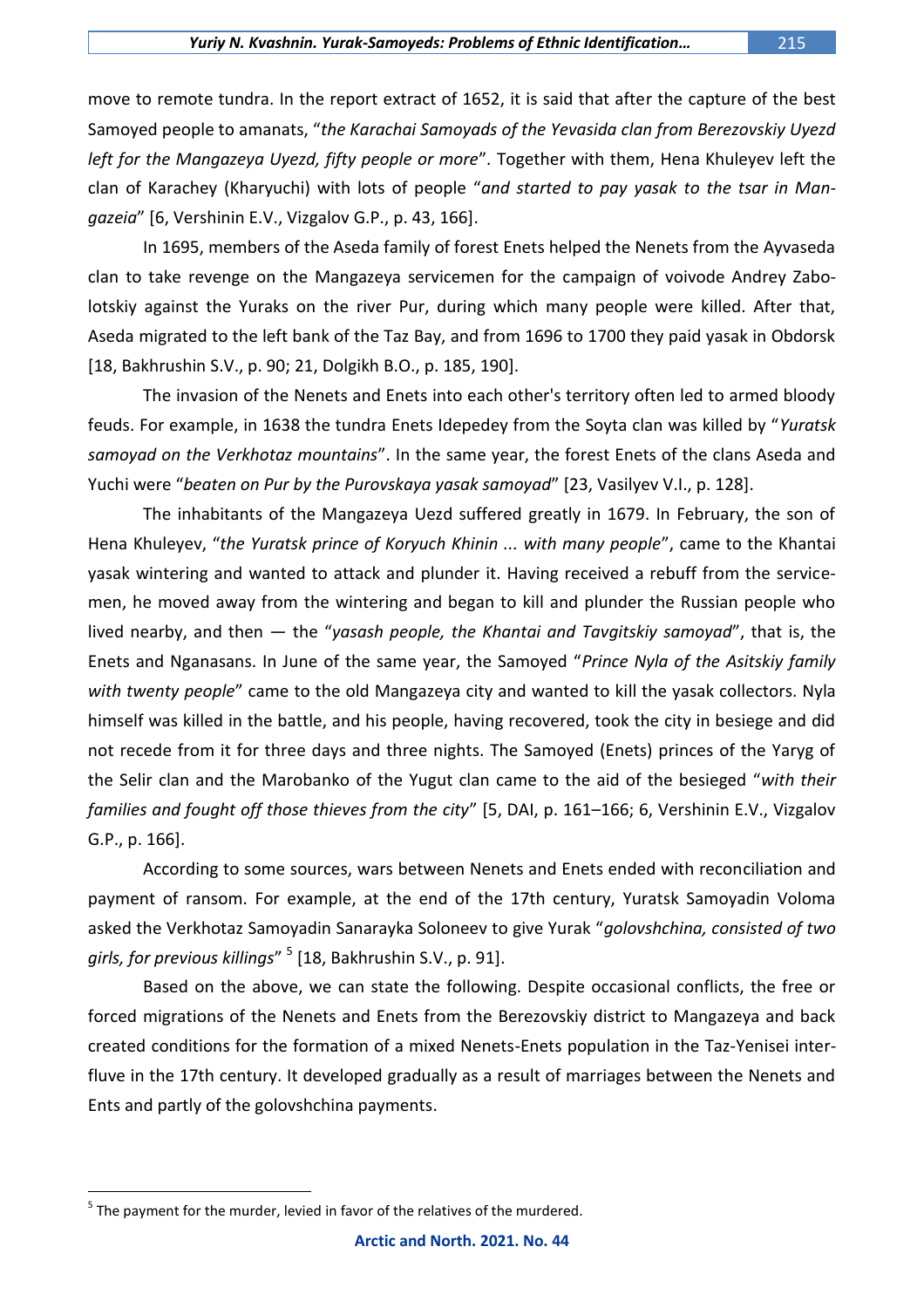As mentioned above, members of the Aivaseda (Evasida) clan, as well as the Kharyuchi (Karacheya) clan, were among the first to wander in the Mangazeya Uezd territory [6, Vershinin E.V., Vizgalov G.P., p. 43]. They were the main eastern non-ethnic marriage partners of the Enets. Information about the Nenets-Enets marriages in the 17th century is very scarce. However, it is possible to note the mention in some documents of the Nenets of the Aivaseda clan, who were related to the Aseda Enets. For example, in the dispatch from the Berezovskiy governor of 1645, it is written, "... *killed that Sava Ondreev Syrapteyko of Asidtskov's family, the Mangazey Yasak Samoyadin, with his son-in-law, Evasidin and our family*" [6, Vershinin E.V., Vizgalov G.P., p. 34]. Another document tells about Michutka Eteev from the Aseda clan, the son-in-law of the head of the Aivaseda clan, who beat the Mangazeya archers in 1695 [21, Dolgikh B.O., p. 190].

Other matchmakers of Ased were the representatives of the Lambai family of the Entsy family (Lobbeo, Lombuev, Lampai). From the archival data, collected by B.O. Dolgikh and V.I. Vasiliev, an attempt can be made to reconstruct the history of this family. For the first time, 26 Samoyed people of the Lombuev clan were noted in the yasak books of the Khantai wintering in 1614. By the early 1630's, the number of yasak payers in this clan was reduced to one person. Further information about him is lost, until the end of the century. Scientists suggest that at this time members of the Lombuev clan paid yasak along with the Obdor Samoyeds, as well as intermarried with them. In the yasak book of 1695, Naka and Lave Ikiny were recorded among the Nenets of the Kharyuchi clan. In 1700, the Nenets of "Ikin clan", headed by Lovitsa (Lave) Ikin, roamed to the Khantayskiy wintering of the Mangazey district, together with the aforementioned Michutka Eteev from the Aseda clan. This was the beginning of the formation of the administrative-territorial group of coastal Yuraks in the lower reaches of the Yenisei, the main clans of which were the clans Lampai and Aseda. Members of the Lampai clan figured the surname Ikin in archival documents throughout the 19th century. [21, Dolgikh B.O., p. 150–152; 23, Vasilyev V.I., p. 50, 177]. According to A.F. Middendorf, Karasin Enets and Avam Nganasans called coastal Yuraks Lobbö, and Khantai Enets — Lowwöo [10, Middendorf A.F., p. 663–666].

The Lampai and Aseda clans were apparently intermarried as early as the beginning of the 18th century. In the second half of the 18th–early 19th centuries, the circle of marriage ties of the Yenisei Yuraks expanded due to new settlers from the Ob and Nadym. The documents of that period record, among the marriage partners of Aseda and Lampai, the Nenets of the clans Karachey (Kharyuchi), Tazu-Karachey (Tazu-Kharyuchi), Sigunei (Syugney), Yar, Ader. In the first half of the 20th century, Evay, Togoy, Taseda, Yadne, Ter, Nenyang, Saba, Yamkiny were added to them. In addition, the coastal Yuraks Lampai and Aseda themselves continued to actively intermarry with each other <sup>6</sup>.

 $^6$  SITO SAT, f. И-154, ser. 8, file 72, sh. 175-218back. Revizskie skazki o yasachnykh inorodtsakh Obdorskoy volosti [Revision tales about the yasak foreigners of the Obdorsk volost], 1782; SАКК, f. 239, ser. 1, file 1, sh. 57. Ispovednye rospisi Tazovskoy Nikolaevskoy tserkvi [Confessional murals of the Taz Nicholas Church], 1801; SАКК, f. Р-769, ser. 1,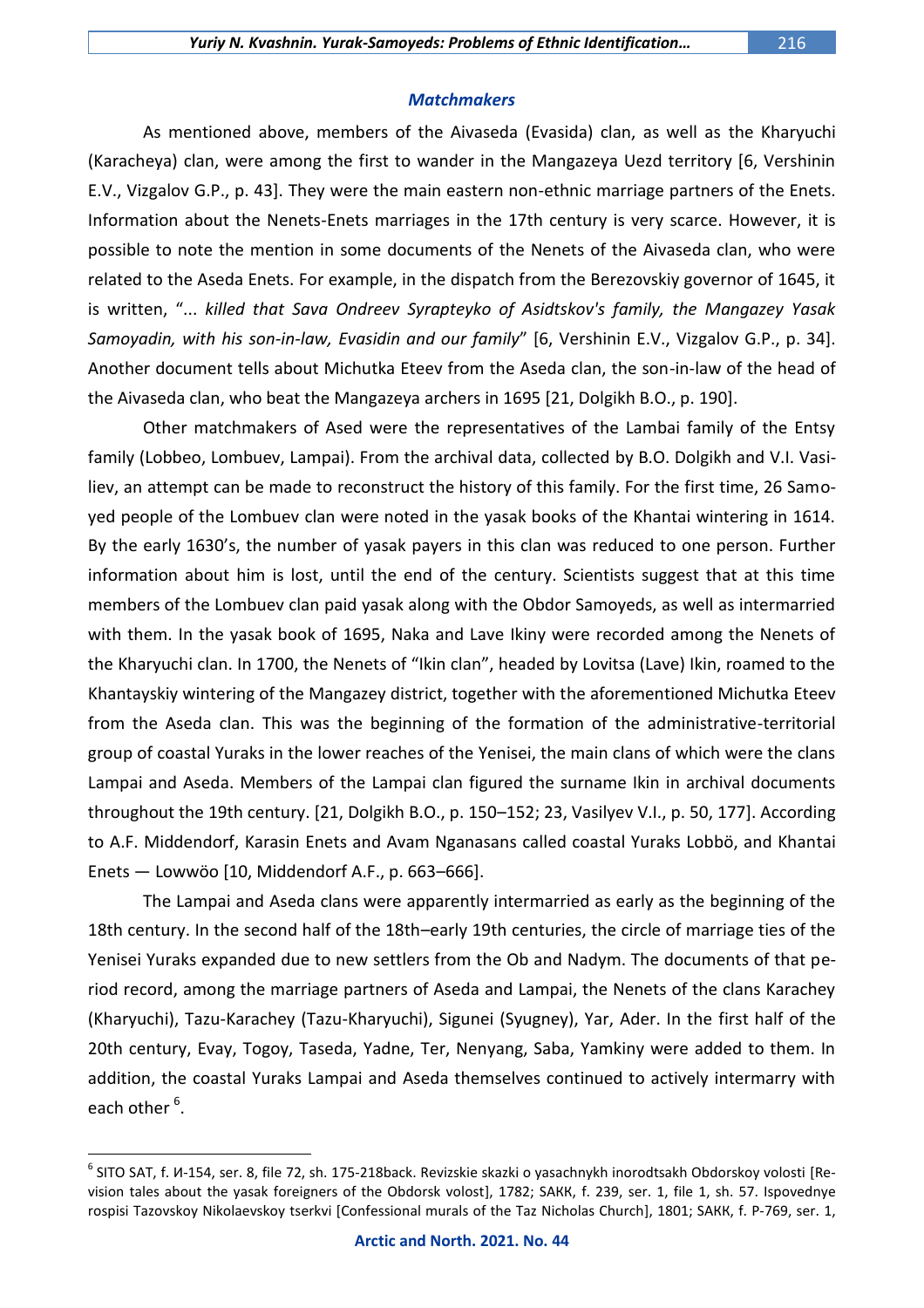In the lower reaches of the Taz, at the turn of the 17th–18th centuries, there were also changes in the ethnic and tribal composition. Forest Enets of the clans Yuchi, Bai and part of the Muggadi went down the Yenisei and formed new Samoyed Yasak volosts — Karasinskaya and Podgorodnaya. Part of the Aseda clan, together with their division Selirta and clans of Nenets– Entsy origin, Parava, Maryik and Ter (part of Muggadi) formed the Taz volost. From the middle of the 18th century, the Taz and Beregovaya volosts began to be officially called Yurats, and the nonliving Enets living there were called Yuraks, in contrast to the Khantai and Karassian Samoyed Ents [33, Dolgikh B.O., p. 143; 21, Dolgikh B.O., p. 76, 121].

It would seem that we can conclude that in the 17th–19th centuries, Yuraks was the name of the mixed group of the population, formed in the interfluve of the Taz and Yenisei as a result of contacts of the tundra Nenets with the tundra and forest Enets. However, this is not true.

The Aivaseda clan, in addition to the "Taz matchmakers" from the Aseda clan, also had "Purov matchmakers" from the forest Nenets clan Pyak, who are repeatedly referred to in yasak documents as Yuraks. For example, in the Mangazeya yasak book of 1636 it is spoken of "*the Purovskaya Yuratsk Samoyad of the Peki clan*". In 1641, in Mangezeya, the "*Yuratsk self-unification of the Pekiev family of Yuvaga*" was caught. In the governor's report of 1645, it is said about the wife of the murdered archer, who, after the collapse of the karbas, walked along the coast on foot "*and found her Yurak relatives named Peks*" [33, Dolgikh B.O., p. 71; 6, Vershinin E.V., Vizgalov G.P., p. 34]. G. D. Verbov wrote about the prohibitions on marriage between the Pyak and Aseda clans in the 1930s. [35, p. 59].

The above examples convincingly prove that not only the Nenets and Enets, who were marriage partners, but also the Purovskiy Forest Nenets, who did not marry the Enets, were called Yuraks.

## *Who are the Yuraks?*

The answer to this question is, surprisingly, simple. One has only to carefully examine the archival documents and understand their analysis by ethnographers. Attention should be paid to the clear division of "samoyad" in the documents of the 17th century on "yasachnaya" and "yuratskaya". For example, in the formal reply of the Mangazeya governor of 1636 it is written "...*Vaska Kolmogor was beaten by a non-Yasak Samoyad, Yuraks*". In the formal letter of the Tobolsk governors of 1643, the "thieves' Yuratsk Samoyad" is mentioned. And, finally, in the governor's report of 1645 there is a record that "...*in Mangazeya, the foreigners Yuratsk and Yasak Samoyad are stealing, your sovereign Russian people are robbed and beaten*" [6, Vershinin E.V., Vizgalov G.P., p. 152].

The notes of the participant of the Second Kamchatka expedition of 1734–1742, Lieutenant H.P. Laptev, contain a valuable remark that was pointed out by N.K. Auerbach and V.I. Vasyliev:

file 448, sh. 1-160. Kartochki brachnykh par zhiteley Dudinskogo rayona Turukhanskogo kraya [Cards of married couples of residents of the Dudinskiy district of the Turukhansk region], 1926–1927.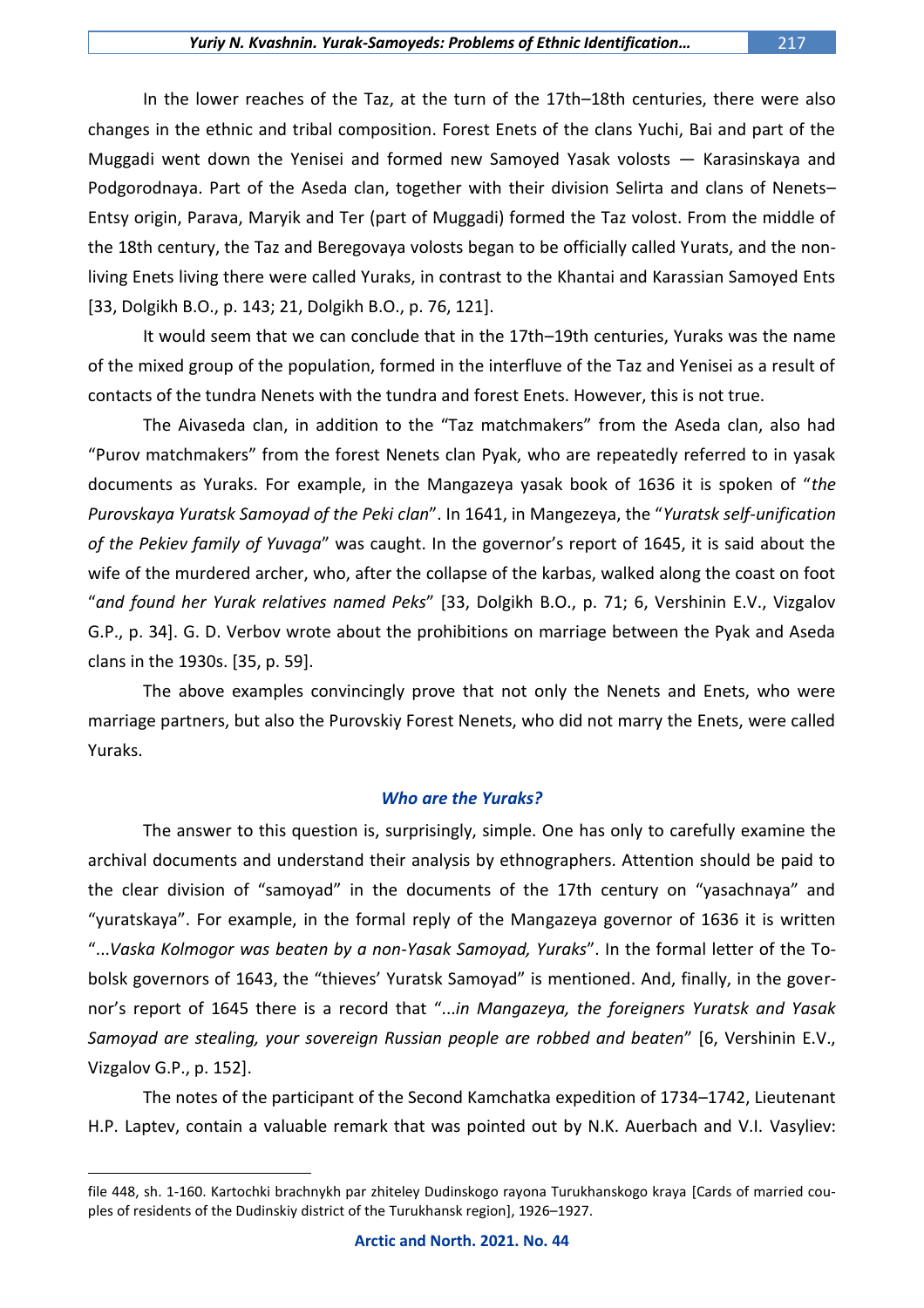"…*as these Yuraks, when they came, robbed and killed a lot, not only the inhabitants, but also the service collectors of the yasak, and these Yuraks, some are in yasak, but only in free one, and they pays what and how much they want with animals*" [36, Zapiski..., p. 53].

In one of the documents of 1755, a certain Ika, 73 years old, and his large family are noted as "*the Lampayevsk family of Yuratsk Samoyads, living downstream along the Yenisei, nontaxed*" 7 .

B.O. Dolgikh was the first to draw attention to the opposition between the Yasan and Yuratsk Samoyeds. In particular, in one of his works, understanding the possible reasons for the decline in the number of Entsy in the yasak books of the 1630s, he wrote about the departure of "*a part of the tundra Enets to the Obdorsk Nenets (Yurak) who did not pay the tax yasak*" [21, Dolgikh B.O., p. 140]. Unfortunately, B.O. Dolgikh did not develop this thesis further.

Based on the thought of B.O. Dolgikh and on the above facts, it can be stated that in the 17th century, Russians began to name representatives of the nomadic Samodian population who avoided a permanent yasak tax as Yuraks. Some Yuraks paid yasak, but occasionally, in those winterings, near which they were caught by yasak collectors.

## *Only name remains*

The origin of the name Yuraki remained unclear during all its existence. In our opinion, most of the travelers and researchers of the 18th–19th centuries and the beginning of the 20th centuries did not try to guess its meaning because they did not know the Nenets language. However, we do not find decoding in the works of specialists either. For example, A. Shifner, editor of M.A. Castren's reports, in one of his comments to the "Grammar of Samoyed Languages" wrote: "*The Yuraks, who gave the name to the entire branch, are just one tribe, and Castren believes that their name may be associated with Yugra*" [26, Castren M.A., p. 7].

G.D. Verbov stated categorically about the name Yurak: "*The origin of the word "yurak" is known quite accurately and does not cause the slightest doubt. The fact is that "Jurak" in the language of the Enets, formerly known under the name "Yenisei Samoyeds", and the Nganasans (Tavgians), adjacent to the Nenets in the east, means "Nenets" (in general)*" [37, Verbov G.D., p. 18].

According to the Hungarian linguist P. Khaydu, the name Yurak may come from the Khanty and Mansi jor**n** (jоr**aŋ**), which was adapted in Russian using the suffix of ethnonyms -ak [38, Khaydu P., p. 125]. In the Khanty-Russian and Mansi-Russian dictionaries one can find the corresponding words: Khant. yora**ң**, yara**ң**; Mans. yery**ң,** yorә**ң** — important, proud, from the word yer, yor — pride, conceit, arrogance [39, Balandin A.N., Vakhrusheva M.P., p. 31; 40, Skameiko R.R., Syazi

 $^7$  SITO SAT, f. И-156, ser. 1, file 1978, sh. 6. O vosprinyavshikh svyatoe kreshchenie Mangazeyskogo vedomstva o zhivushchikh v Tazovskoy storone vnizu Taza reki i bliz morskoy guby raznykh rodov samoyadtsakh [About those who received holy baptism of the Mangazeya department about samoyadts living in the Taz side at the bottom of the Taz river and near the sea bay], 1755.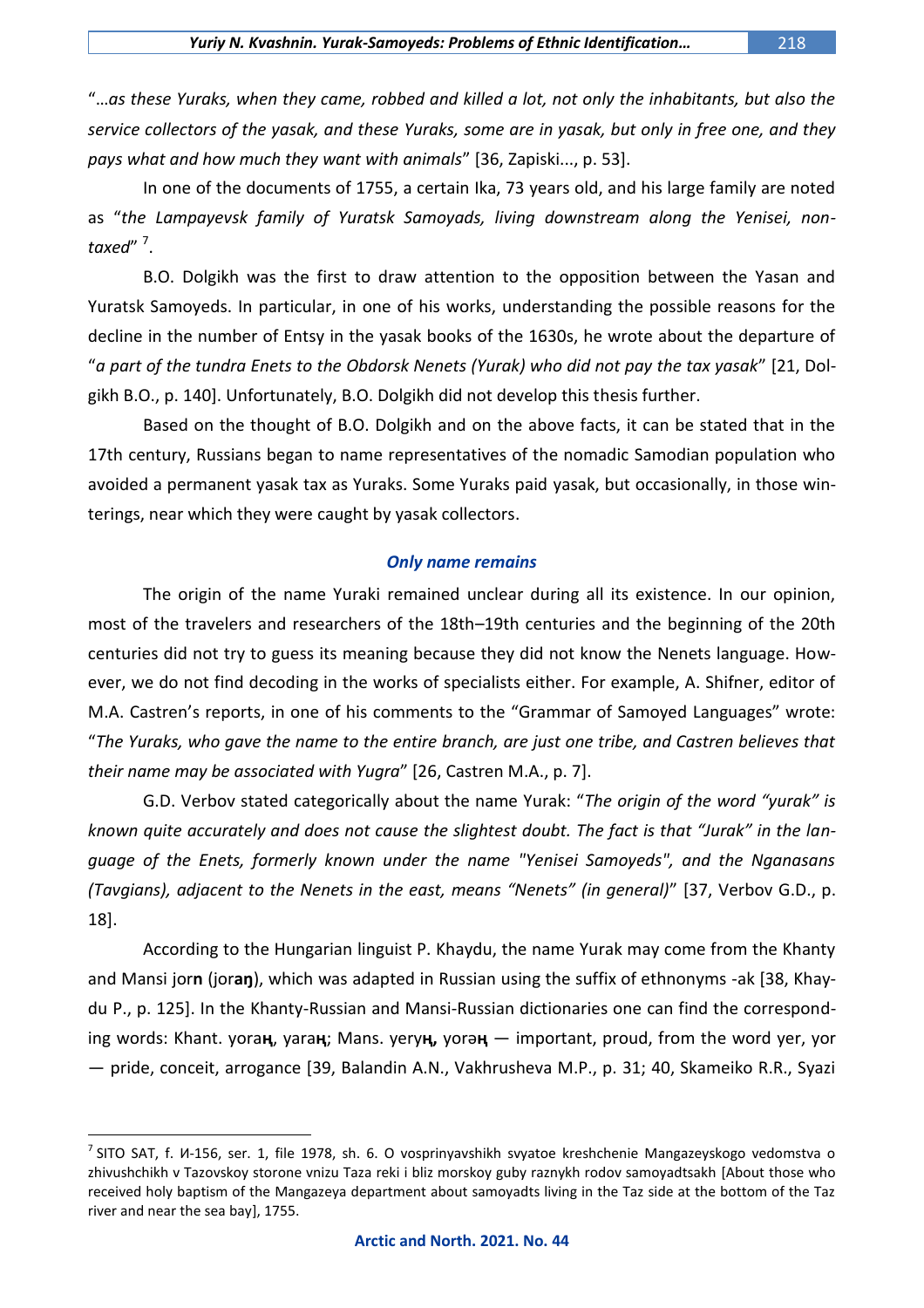Z.I., p. 26]. In our opinion, these words are not related to the name of Yuraks. They simply reflected the peculiarities of interethnic relations between the Khanty and Mansi and the Nenets.

As is known, reindeer husbandry in Western Siberia began to develop intensively earlier than that of the tundra Nenets. In the 17th century, possession of a sufficient number of deer allowed them to migrate over long distances, catching a fur-bearing animal to pay tribute, or, conversely, to avoid paying. At the same time, the Khanty and Mansi were mainly engaged in hunting and fishing, which often depended on external and internal factors, such as excessive hunting by Russian "nomads" or climatic changes. Here is just one example, taken from the petition of Ostyaks of the Berezovsky Uezd with a request to postpone the payment of tribute, dated 1643: "*…big water made the fishing industry redundant and we have suffered hunger and starvation for all the years, and many Kazym Ostyaks with their wives and children died of hunger, while others, our Sovereign, our brothers, Ostyaks, wives and children, sold them to work because of hunger. And your sovereign yasak has nothing to hunt. And in the previous years, Sovereign, in summer they were catching more fish, and for that dry fish and fat they bought from the tundra Samoyad some stuff and fulfilled that need, and with that stuff they paid your sovereign yasak for all the years*" [6, Vershinin E.V., Vizgalov G.P., p. 25–26]. It can be assumed that the Nenets were so proud of their wealth and independence that this gave the poor Khanty and Mansi a reason to call them "proud", "important", "arrogant".

P. Khaydu connects his other hypothesis with the Nenets clan Yar, from which, according to him, the ethnonym jaran  $\sim$  jorn and, accordingly, the name Yurak, may be derived [38, Khaydu P., p. 125]. It is also impossible to agree with this explanation, since the Yar clan just began to stand out from the Vanuito maternal clan in the first half of the 17th century. An indirect confirmation of this can be the record in the petition of the merchant Mikhail Kondakov, dated 1641, where he complains about the Nenets of different clans, mentioning, among others, "*Vanyutin of the Yar family with comrades*" [6, Vershinin E.V., Vizgalov G.P., p. 20, 22]. Throughout the 17th century, Yar was a small clan and did not play the same significant role in the life of nomadic and semisedentary communities between the Ob and Yenisei rivers, as, for example, the Kharyuchi clan (Karachei, Karachey samoyad). By the end of the century, the main nomadic places of the Yar clan were located on the right bank of the Taz Bay, and its marriage contacts with the Aseda clan began only in the 18th century. [33, Dolgikh B.O., p. 75–76; 24, Kvashnin Yu.N., p. 47–51].

In our opinion, the origin of the name Yuraks should be sought in the Nenets language, starting from the thesis about the Yasak and Yurak Samoyad. The above-mentioned work by A.F. Middendorf has a very interesting note, which researchers have never paid attention to, although it can serve as a starting point for decoding: "*The coastal Yuraks call themselves Jöndjör*" [10, Middendorf A.F., p. 665]. This name consists of two parts: *yond*, from the Nenets tundra yondas — to wander, migrate, and *yor* — depth, deep-rooted [41, Tereshchenko N.M., p. 121, 123]. Accordingly, it can be translated as "*wandering in the depths*" or "*migrating into the depth*", i.e. to remote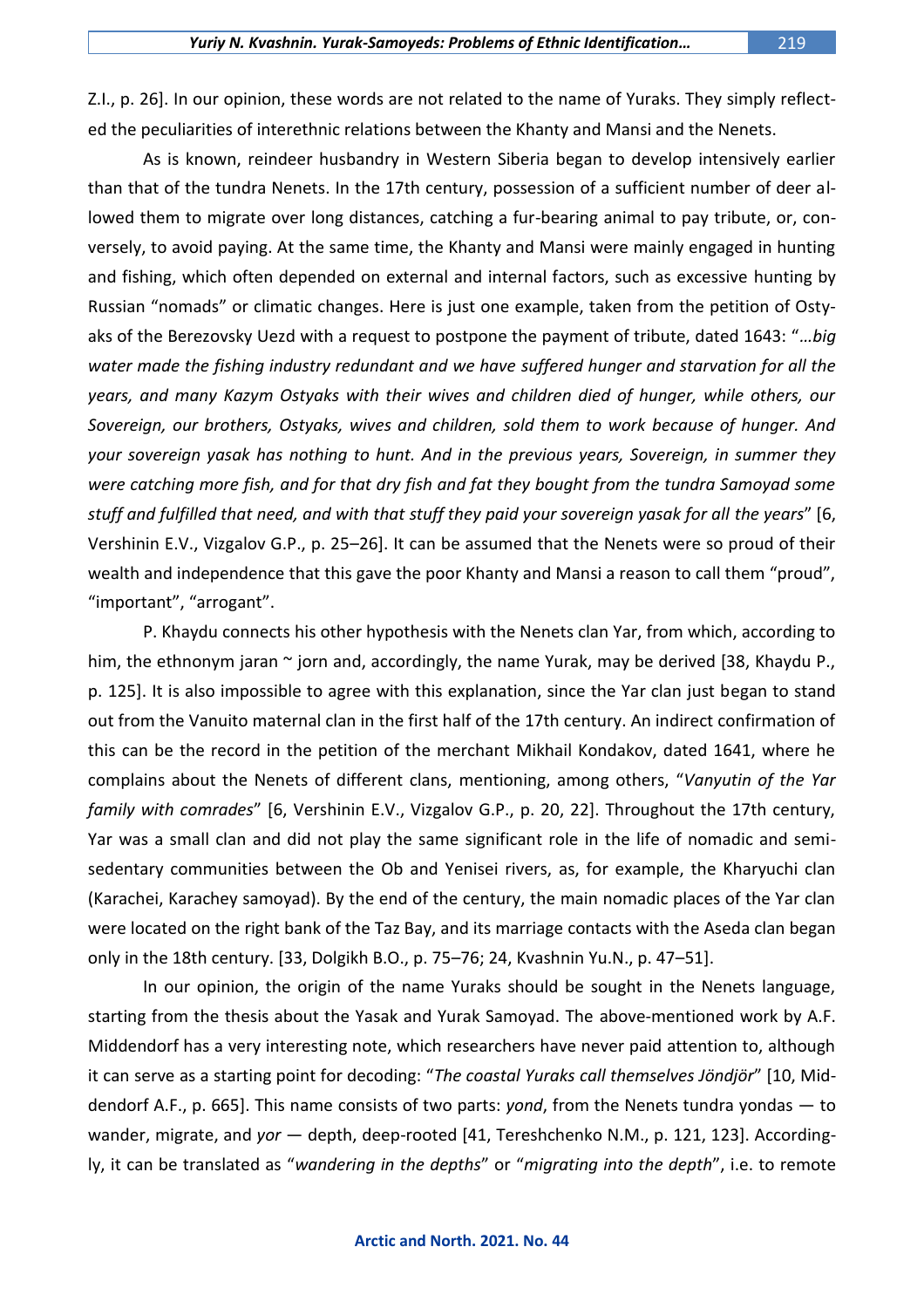tundra. Here it is worth paying attention to the entry in the Nenets-Russian dictionary of G.D. Verbov: "*yondas* — to migrate to a new, unknown place" [42, Verbov G.D., p. 21].

Based on the above, we can assume that in the 17th century the Nenets who did not want to pay yasak, migrated to the deep tundra, for what the Russians called them *yorak / yurak* (from Nenets *yor* — depth + Russian suff. -*ak*; compare: permyak, sibiryak, kerzhak). In the Russian script of that time, there was no separate graphic sign for displaying the sound Yo (along with the sounds Ye and E, it was written with the letter  $\epsilon$ ), but the letter Yu existed. The Yuraks adopted the nickname of the Nenets from the Russians in their own vocalization: the Enets in the form of *durak* and the Nganasans in the form of *durake / duriake*.

It is interesting that uncertainty in the record *Yo / Yu* in the word Yuratskiy was reflected in some official documents of the 17th century. For example, in one of the petitions, dated 1679, it is written three times "*Yeratskaya* (read as Yoratskaya — Yu.K.) *Samoyad*", three times — "*Yaratskaya*", and three times — "*Yuratskaya*" [5, DAI, p. 161-162].

Let us clarify that the change of the letter and sound *Yo* to *Yu* does not contradict the norms of the Nenets language (Nenets. *vadyodas* / *vadyudas* — to grow; *meyo* / *meyu* — reliable, strong; *nyorakultsi* / *nyurakultsi* — to chase a beast or man) [43, Burkova S.I. et al., p. 11, 69, 71, 85, 93]. In addition, in colloquial speech, when the Nenets pronounce some words, the sounds Yo and Yu are often difficult to distinguish.

### *Conclusion*

To summarize, a number of well-founded conclusions and assumptions can be made. The name Yuraks originated in the 17th century. The yasak policy of the tsarist administration in the north of Western Siberia provoked active resistance at that time from certain groups of the nomadic Samodian population. This led to uncontrolled movements of some Nenets and Enets clans across the territory of Berezovskiy and Mangazeya uezds. In the 17th–18th centuries, in the interfluve of the Taz and Yenisei rivers, a mixed Nenets-Entsy group of the population was formed as a result of intensive processes of interethnic interaction, where the Nenets language and culture became predominant. The Russians began to call the Nenets and Enets nomads wandering in the deep tundra, not tributed by a constant yasak, Yoraks / Yuraks. In the 18th—early 19th centuries, this name, regardless of the taxation system, extended to the tundra and forest Nenets, and by the middle of the 19th century, it was used mainly for the Nenets of the Yenisei gubernias. In the Soviet administrative records of the Dolgano-Nenets National Okrug, it appeared until the middle of the 20th century.

### *Acknowledgments and funding*

The work was carried out according to the state assignment — project No. АААА-А17- 117050400143-4.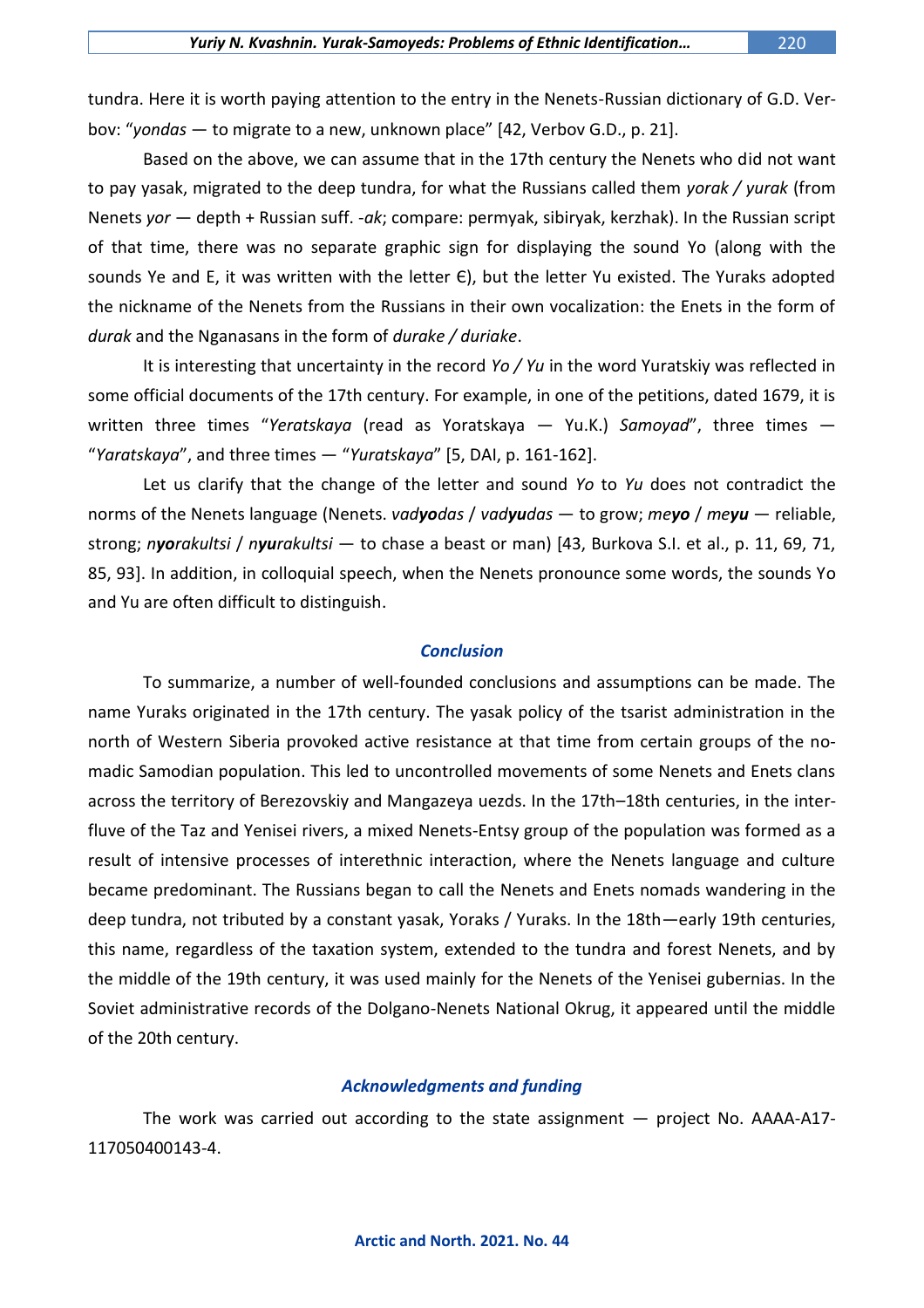## *References*

- 1. Yoshida A. *V poiskakh predkov gydanskikh nentsev (po literaturnym istochnikam)* [In Search of the Ancestors of the Gydan Nenets (According to Literary Sources)]. Moscow, IEA RAN Publ., 1997, pp. 140–170. (In Russ.)
- 2. Khelimskiy E.A. *Drevneyshie vengersko-samodiyskie yazykovye paralleli (lingvisticheskaya i etnogeneticheskaya interpretatsiya)* [The Oldest Hungarian-Samoyed Language Parallels (Linguistic and Ethnogenetic Interpretation)]. Moscow, Nauka Publ., 1982, 164 p. (In Russ.)
- 3. Janhunen J. *Samojedischer wortschatz. Gemeinsamojedische etymologien*. Helsinki, 1977, 185 p.
- 4. Gusev V.Yu. Etimologicheskie zametki po etnonimii Nizhnego Eniseya [Etymological Notes on the Ethnonymy of the Lower Yenisei]. *Voprosy onomastiki* [Problems of Onomastics], 2020, vol. 17, no. 2, pp. 59–74.
- 5. DAI Dopolneniya k aktam istoricheskim, sobrannye i izdannye arkheograficheskoy komissiey [AHA — Additions to Historical Acts, Collected and Published by the Archaeographic Commission]. St. Petersburg, E. Pratsa Printing House, vol. 8, 1862, 372 p. (In Russ.)
- 6. Vershinin E.V., Vizgalov G.P. *Obdorskiy kray i Mangazeya v XVII veke* [Obdorsk Region and Mangazeya in the 17th Century]. Yekaterinburg, Tezis Publ., 2004, 200 p. (In Russ.)
- 7. Miller G.F. *Opisanie sibirskikh narodov* [Description of the Siberian Peoples]. Moscow, Pamyatniki istoricheskoy mysli Publ., 2009, 456 p. (In Russ.)
- 8. Zuev V.F. *Materialy po etnografii Sibiri XVIII v. (1771–1772)* [Materials on the Ethnography of Siberia in the 18th Century (1771-1772)]. Moscow, Leningrad, AN SSSR Publ., 1947, 96 p. (In Russ.)
- 9. Georgi I.G. Opisanie vsekh v Rossiyskom gosudarstve obitayushchikh narodov: ikh zhiteyskikh obryadov, obyknoveniy, odezhd, zhilishch, uprazhneniy, zabav, veroispovedaniy i drugikh dostopamyatnostey. Ch. 3. O narodakh samoedskikh, man'chzhurskikh i vostochnykh sibirskikh, kak i o Shamanskom zakone [Description of All the Peoples Living in the Russian State: Their Everyday Rituals, Customs, Clothes, Dwellings, Exercises, Fun, Religions and Other Attractions. Part 3. About the Samoyed, Manchu and Eastern Siberian Peoples, as Well as About the Shaman's Law]. St. Petersburg, Imp. AN Printing house, 1799, 162 p. (In Russ.)
- 10. Middendorf A.F. *Puteshestvie na sever i vostok Sibiri. Ch. II. Otd. IV. Sever i vostok Sibiri v estestvennoistoricheskom otnoshenii. Korennye zhiteli Sibiri* [Travel to the North and East of Siberia. Part II. Dept. IV. North and East of Siberia in a Natural-Historical Sense. Indigenous People of Siberia]. St. Petersburg, 1878, pp. 571–833. (In Russ.)
- 11. Kastren M.A. *Puteshestvie Aleksandra Kastrena po Laplandii, severnoy Rossii i Sibiri (1838–1844, 1845–1849)* [Alexander Castren's Travels in Lapland, Northern Russia and Siberia (1838–1844, 1845–1849)]. Moscow, A. Semyon's Printing house, 1860, 495 p. (In Russ.)
- 12. Krivoshapkin M.F. *Eniseyskiy okrug i ego zhizn'*. [Yenisei District and Its Life]. St. Petersburg, V. Bezobrazov and K° Printing house, 1865, 381 p. (In Russ.)
- 13. Anuchin D.N. *K istorii oznakomleniya s Sibir'yu do Ermaka. Drevnee russkoe skazanie "O chelovetsekh neznaemykh v vostochney strane". Arkheologo-etnograficheskiy etyud* [On the History of Acquaintance with Siberia before Ermak. An Ancient Russian Legend "About Unknown People in the Eastern Country." Archaeological and Ethnographic Sketch]. Moscow, O.O. Gerbek Printing house, 1890, 89 p. (In Russ.)
- 14. Butsinskiy P.N. K istorii Sibiri. Mangazeya i mangazeyskiy uezd (1601–1645) [To the History of Siberia. Mangazeya and the Mangazei District (1601–1645)]. *Zapiski Imperatorskogo Khar'kovskogo universiteta* [Notes of the Imperial Kharkov University], 1893, book 1, pp. 33–98.
- 15. Lekhtisalo T. *Mifologiya yurako-samoedov (nentsev)* [Mythology of the Yurako-Samoyeds (Nenets)]. Tomsk, TSU Publ., 1998, 136 p. (In Russ.)
- 16. Dobrova-Yadrintseva L.N. *Tuzemtsy Turukhanskogo kraya* [The Natives of the Turukhansk Region]. Novonikolaevsk, Sibrevkom Publ., 1925, 84 p. (In Russ.)
- 17. Shneider A.R., Dobrova-Yadrintseva L.N. *Naselenie Sibirskogo kraya* [The Population of the Siberian Territory]. Novosibirsk, Sibkrayizdat Publ., 1928, 124 p. (In Russ.)
- 18. Bakhrushin S.V. Samoedy v XVII v. [Samoyeds in the 17th Century]. *Severnaya Aziya*, 1925, no. 5/6, pp. 85–94.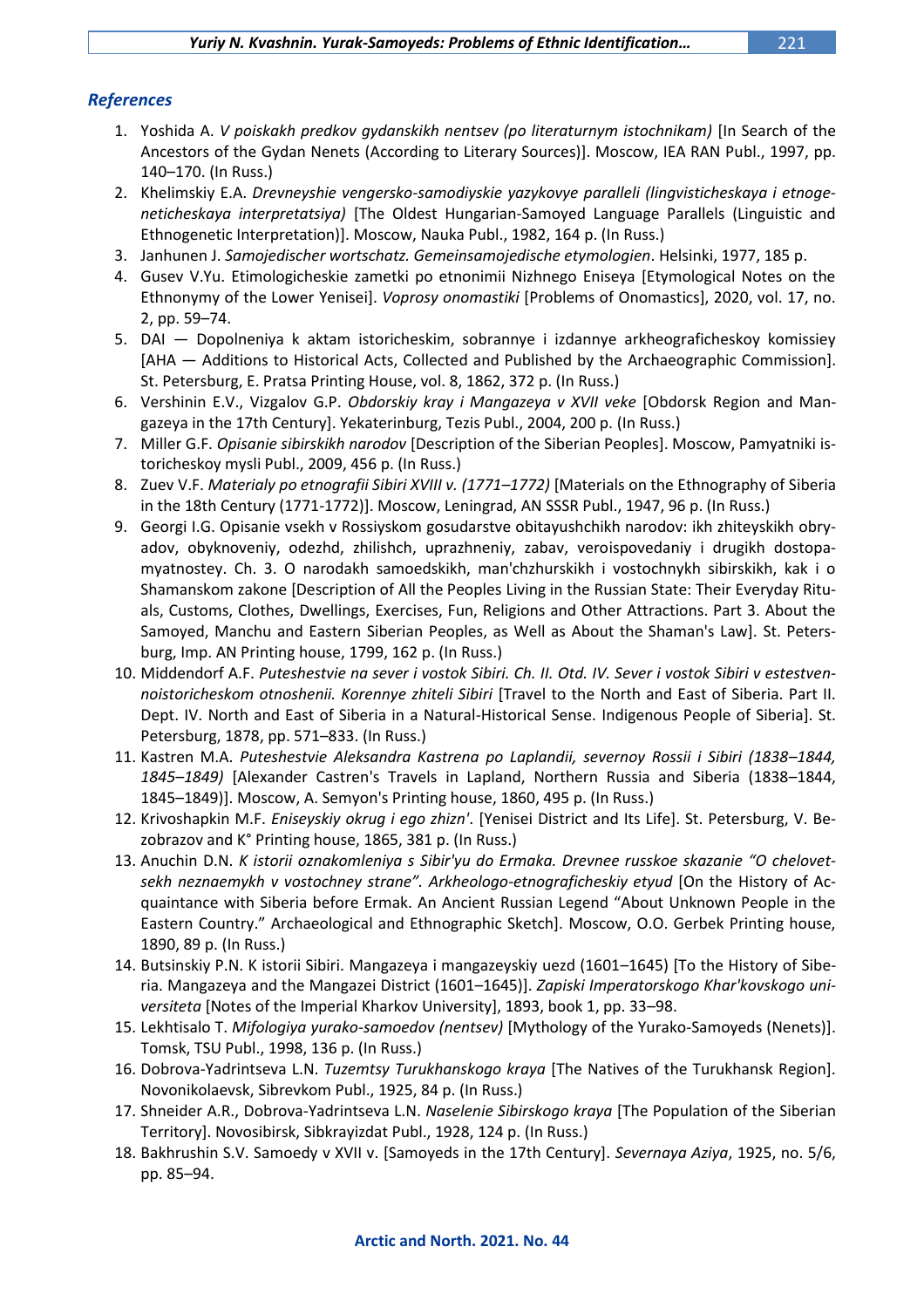- 19. Popov A.A. Eniseyskie nentsy (yuraki) [Yenisei Nenets (Yuraks)]. *Izvestiya VGO*, 1944, vol. 76, iss. 2– 3, pp. 76–95.
- 20. Dolgikh B.O. O rodoplemennom sostave i rasprostranenii entsev [On the Tribal Composition and Distribution of the Entsy]. *Sovetskaya etnografiya*, 1946, no. 4, pp. 109–124.
- 21. Dolgikh B.O. *Ocherki po etnicheskoy istorii nentsev i entsev* [Essays on the Ethnic History of the Nenets and Enets]. Moscow, Nauka Publ, 1970, 269 p. (In Russ.)
- 22. Simchenko Yu.B. *Sotsial'naya organizatsiya aziatskikh nentsev, entsev i nganasan* [Social Organization of the Asian Nenets, Enets and Nganasans]. Moscow, Nauka Publ., 1970, pp. 174–213.
- 23. Vasilyev V.I. *Problemy formirovaniya severo-samodiyskikh narodnostey* [Problems of the Formation of the North Samoyed Peoples]. Moscow, Nauka Publ., 1979, 244 p. (In Russ.)
- 24. Kvashnin Yu.N. *Gydanskie nentsy: istoriya formirovaniya sovremennoy rodovoy struktury (XVIII-XX vv.)* [Gydan Nenets: History of Formation of the Modern Tribal Structure (18–20th Centuries)]. Tyumen-M., 2003, 186 p. (In Russ.)
- 25. Kvashnin Yu.N. *K voprosu o granitse rasseleniya nentsev i entsev v XVII v.* [On the Question of the Border of the Settlement of the Nenets and Enets in the 17th Century]. St. Petersburg, 2004, part 1, pp. 163–166.
- 26. Castren M.A. *Grammatik der samojedischen Sprachen*. St. Petersburg, 1854, 608 p.
- 27. Lehtisalo T*. Juraksamojedisches Wörterbuch*. Helsinki, 1956, 601 p.
- 28. Prokofyev G.N. *Nenetskiy (yurako-samoedskiy) yazyk* [Nenets (Yurako-Samoyed) Language]. Moscow, Leningrad, Gosuchpedgiz Publ., 1937, part 1, pp. 6–52.
- 29. PSRL Polnoe sobranie russkikh letopisey [CCRC Complete Collection of Russian Chronicles]. St. Petersburg, E. Prats Printing house, 1848, vol. 4, 365 p. (In Russ.)
- 30. Magidovich I.P., Magidovich V.I. *Ocherki po istorii geograficheskikh otkrytiy* [Essays on the History of Geographical Discoveries]. Moscow, Prosveshchenie Publ., 1982, vol. 1, 288 p. (In Russ.)
- 31. Markov S. *Izbrannye proizvedeniya v dvukh tomakh. Tom I. Zemnoy krug. Kniga o zemleprokhodtsakh i morekhodakh* [Selected Works in two Volumes. Volume I. The Earth Circle. A Book about Explorers and Sailors]. Moscow, Khudozhestvennaya literatura Publ., 1990, 574 p. (In Russ.)
- 32. Miller G.F. *Istoriya Sibiri* [History of Siberia]. Moscow, Vostochnaya literatura Publ., 2000, vol. 2, 630 p. (In Russ.)
- 33. Dolgikh B.O. *Rodovoy i plemennoy sostav narodov Sibiri v XVII v.* [The Clan and Tribal Composition of the Peoples of Siberia in the 17th Century]. Moscow, Nauka, 1960, 622 p. (In Russ.)
- 34. Remezov S. *Chertezhnaya kniga Sibiri, sostavlennaya Tobol'skim synom boyarskim Semenom Remezovym v 1701 godu* [Drawing Book of Siberia, Compiled by the Tobolsk Boyar Son Semyon Remezov in 1701]. St. Petersburg, Arkheograficheskaya komissiya Publ., 1882, 48 p. (In Russ.)
- 35. Verbov G.D. Perezhitki rodovogo stroya u nentsev [Remnants of the Tribal System among the Nenets]. *Sovetskaya etnografiya* [Soviet Ethnography], 1939, no. 2, pp. 43–65.
- 36. Zapiski gidrograficheskogo departamenta Morskogo ministerstva. Ch. IX [Notes of the Hydrographic Department of the Maritime Ministry. Part IX]. St. Petersburg, 1851, 661 p. (In Russ.)
- 37. Verbov G.D. *O drevney Mangazee i rasselenii nekotorykh samoedskikh plemen do XVII v* [About Ancient Mangazeya and the Settlement of Some Samoyed Tribes Before the 17th Century]. Moscow, Leningrad, AN SSSR, VGO Publ., 1943, vol. 75, iss. 5, pp. 16–23.
- 38. Khaydu P. *Ural'skie yazyki i narody* [Uralic Languages and Peoples]. Moscow, Progress Publ., 1985, 430 p. (In Russ.)
- 39. Balandin A.N., Vakhrusheva M.P. Mansi-Russian Dictionary. Leningrad, Gosuchpedgiz Publ., 1958, 228 p.
- 40. Skameiko R.R., Syazi Z.I. Dictionary of Khanty-Russian and Russian-Khanty (Shuryshkar dialect). St. Petersburg, Prosveshchenie Publ., 1992, 271 p.
- 41. Tereshchenko N.M. Nenets-Russian Dictionary. Moscow, Sovetskaya entsiklopediya Publ., 1965, 942 p.
- 42. Verbov G.D. Concise Nenets-Russian and Russian-Nenets Dictionary. Salekhard, Nar'yana Ngerm Publ., 1937, 180 p.
- 43. Burkova S.I., Koshkareva N.B., Laptander R.I., Yangasova N.M. Dialectological Dictionary of the Nenets Language. Yekaterinburg, Basko Publ., 2010, 352 p.